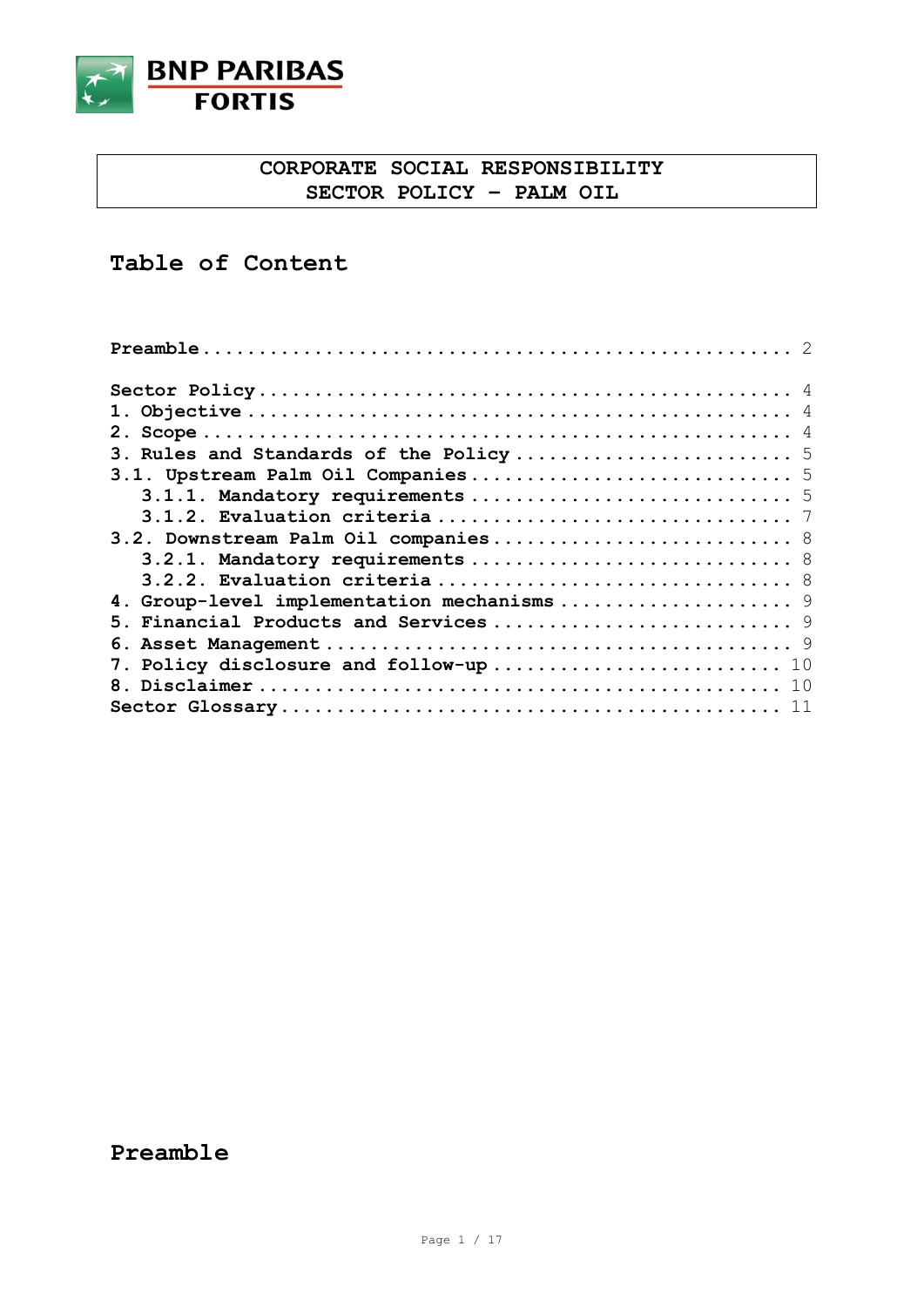

As part of its commitment to corporate social responsibility, BNP Paribas has developed a consistent policy regarding its financial services and asset management activities for the palm oil industry.

Development of oil palm plantations can have several adverse impacts on local communities, climate change and ecosystems. However, the environmental and social issues in the palm oil sector mainly depend on the way palm oil is produced and milled. Responsible palm oil can indeed limit these impacts. By contrast, palm oil production is a major source of income and provides a livelihood to millions of people in developing countries. It also serves as an important source of nutrition for families in many countries worldwide  $1$ .

Responsible players and sustainability practices exist in the palm oil sector, and as a global financial institution BNP Paribas is convinced that they should be supported. Such an approach can bring long-term benefits to its customers and to the society at large. Several initiatives have been launched in order to address environmental and social issues and ensure a gradual shift towards good practices on the palm oil sector, one of the most prominent being the Roundtable on Sustainable Palm Oil (RSPO).

By following the RSPO Principles and Criteria as part of the certification process, palm oil companies commit to transparency, compliance with applicable laws and regulations, use of appropriate best practices, environmental responsibility, conservation of natural resources and biodiversity, responsible consideration of employees, of individuals and communities affected by growers and mills, as well as responsible development of new mills. RSPO members usually have a time-bound plan for full certification of all their operations.

BNP Paribas believes that the RSPO has made, and is still making, a major contribution to the adoption of sustainability practices within the palm oil sector, through its widereaching, consensus-based, and multi-stakeholder approach. BNP Paribas is also a RSPO member.

<sup>1</sup> See for example: *"Key Sustainability Issues in the Palm Oil Sector – A Discussion Paper for Multi-Stakeholders Consultations"*, Cheng Hai Teoh, for the World Bank Group, 2010.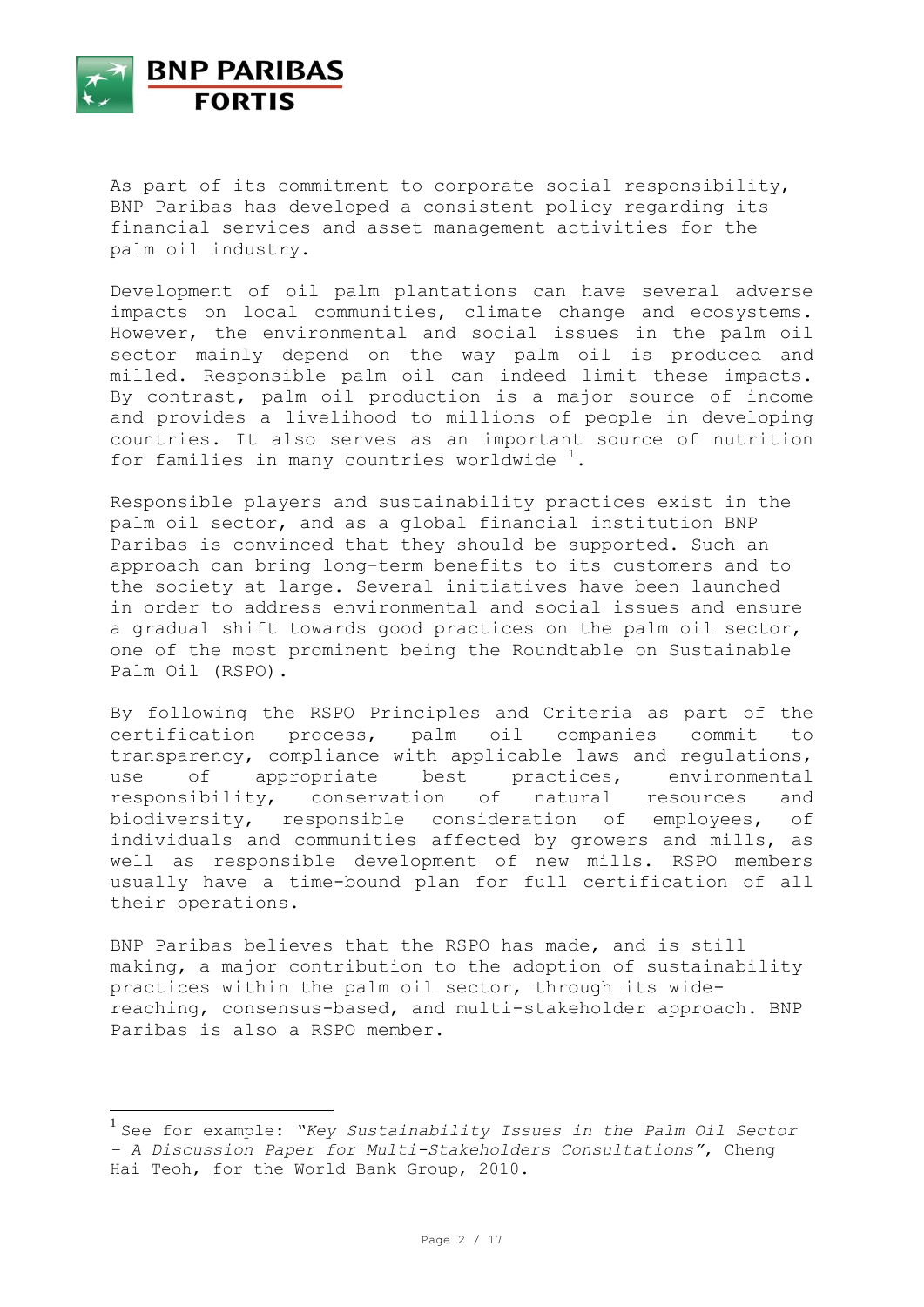

An increasing number of companies have taken further steps by taking "No Deforestation, No Peat, No Exploitation" (NDPE) commitments, applicable to their entire supply chains. BNP Paribas is fully supportive of these commitments and encourages the dissemination of these best practices to other actors in the palm oil sector.

As a participant to the Soft Commodities Compact<sup>2</sup>.,, BNP Paribas is committed to participate to the alignment of the banking industry practices with the objective of achieving zero net deforestation by 2020 in the palm oil sector.

BNP Paribas will consider new developments in this sector and might amend this policy to take them into account. Therefore, BNP Paribas will continue, under certain conditions set out in this document, to finance and invest in the palm oil sector as it believes that it can be produced in a sustainable way.

 $^2$  The Soft Commodities Compact is a joint initiative from the Banking Environment Initiative (BEI) and the Consumer Goods Forum (CGF) launched in April 2014. It covers palm oil, timber products, soy and beef.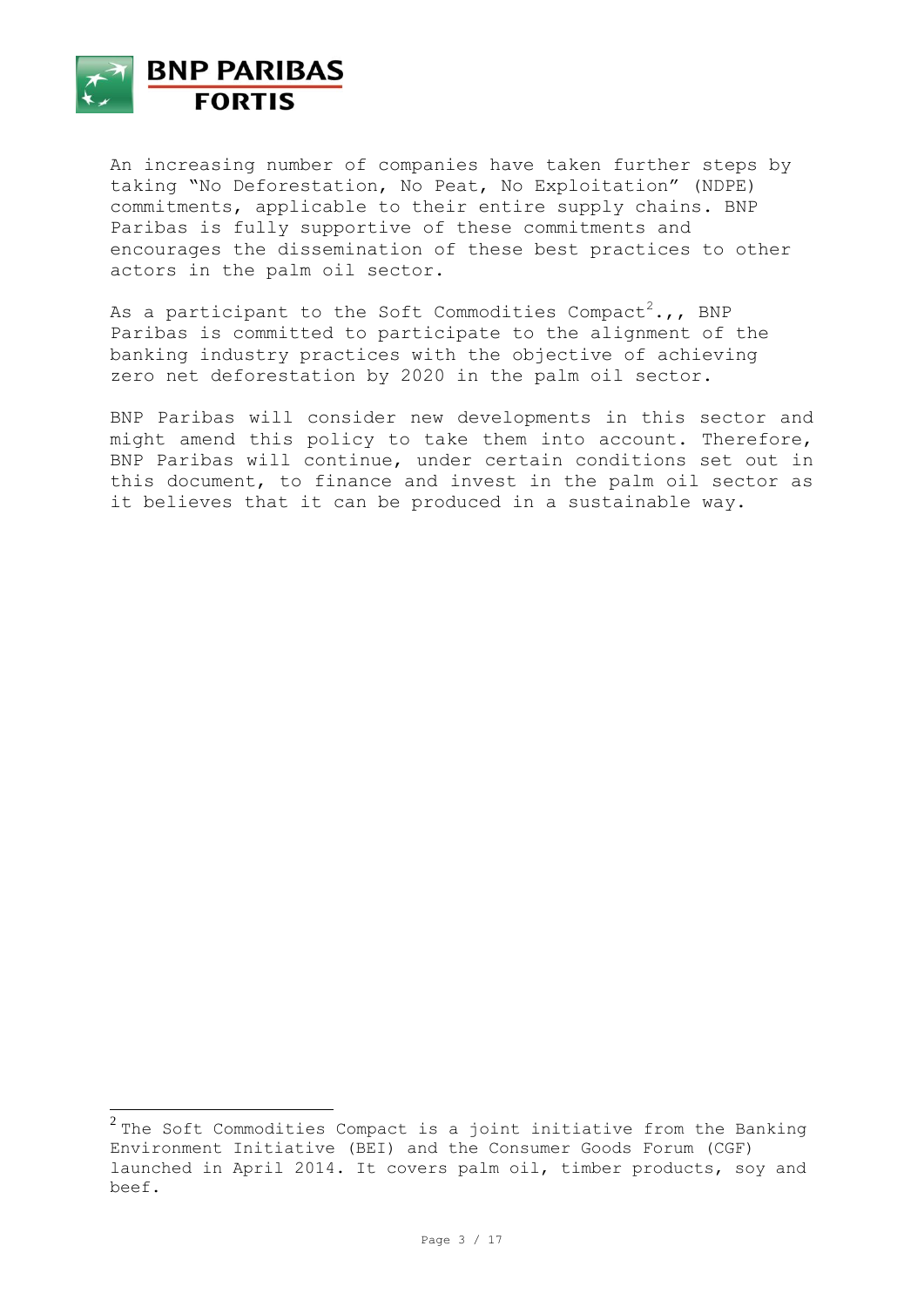

### **Sector Policy**

## **1.Objective**

This policy defines a set of rules and procedures regarding activities of the BNP Paribas Group entities, aimed at encouraging palm oil companies to develop the production of sustainable palm oil.

## **2.Scope**

**Geographical limits:** worldwide

**Geography**: all BNP Paribas Group entities.

**Palm Oil Companies:** this policy applies to companies directly involved in the upstream and downstream palm oil value chain and for which it represents a significant part of their activities:

- "Upstream" refers to crude palm oil production (plantations and/or mills).
- "Downstream" refers to crude palm oil refining and/or trading..

Other companies further down the value chain (producers or traders of palm oil derivatives, or manufacturers and retailers of ingredients and products containing palm oil) are not in the scope of this policy. This policy also applies to the development of new palm oil projects (plantations and/or mills).

**BNP Paribas Group entities**: this policy applies to all business lines, branches, subsidiaries and joint ventures of which BNP Paribas has the operational control. When BNP Paribas establishes new joint ventures in which it has a minority stake, it will strive to include these standards as part of the joint venture agreement.

**Financial products & services**: this policy applies to all activities of BNP Paribas (lending, debt and equity capital markets, guarantees and advisory work, etc.). It covers all new clients and new financing agreements. Financing agreements that predate this policy will be reviewed accordingly upon their renewal or as they are due for review. BNP Paribas commits to promote the set of rules encompassed in this policy in any joint venture or outsourcing agreement.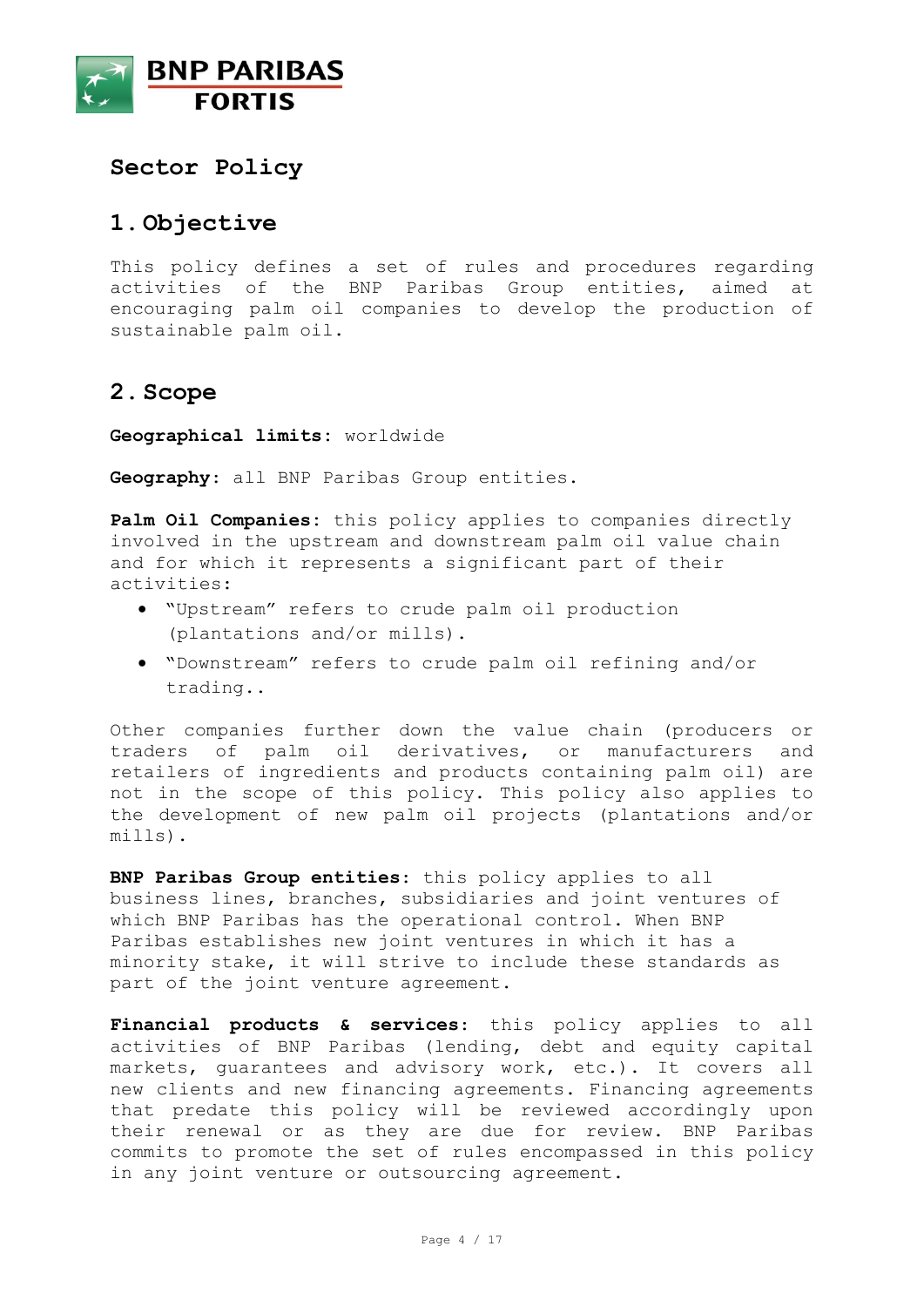

**Asset management:** this policy applies to all BNP Paribas entities managing proprietary assets. BNP Paribas entities managing third-party assets (with the exception of indexlinked products) reflect this policy and develop standards adapted to their businesses which will exclude any stock or issuer that do not comply with their standards. External asset managers are actively monitored and strongly encouraged to implement similar standards.

## **3.Rules and Standards of the Policy**

BNP Paribas expects Palm Oil Companies to comply with existing applicable environmental and social laws and regulations, as well as with international conventions ratified by the countries in which they operate.

As part of its internal compliance process, BNP Paribas implements strengthened oversight and control measures to identify, inter alia, governance risks (including corruption), for all new clients and transactions.

In addition to compliance with laws and regulations, this policy sets specific criteria applicable to Palm Oil Companies which are split in two categories: mandatory requirements and evaluation criteria.

Mandatory requirements are to be understood as sine qua non: those have to be met without exception before BNP Paribas considers providing financial products and services to Palm Oil Companies.

In addition to these mandatory requirements, evaluation criteria have been identified to develop the analysis performed by BNP Paribas on Palm Oil Companies. Based on the results of such complementary due diligence, BNP Paribas reserves its right to call for additional requirements or decline its involvement even if the mandatory requirements are met.

### **3.1. Upstream Palm Oil Companies**

#### **3.1.1. Mandatory requirements**

BNP Paribas requires that Upstream Palm Oil Companies (plantations and mills):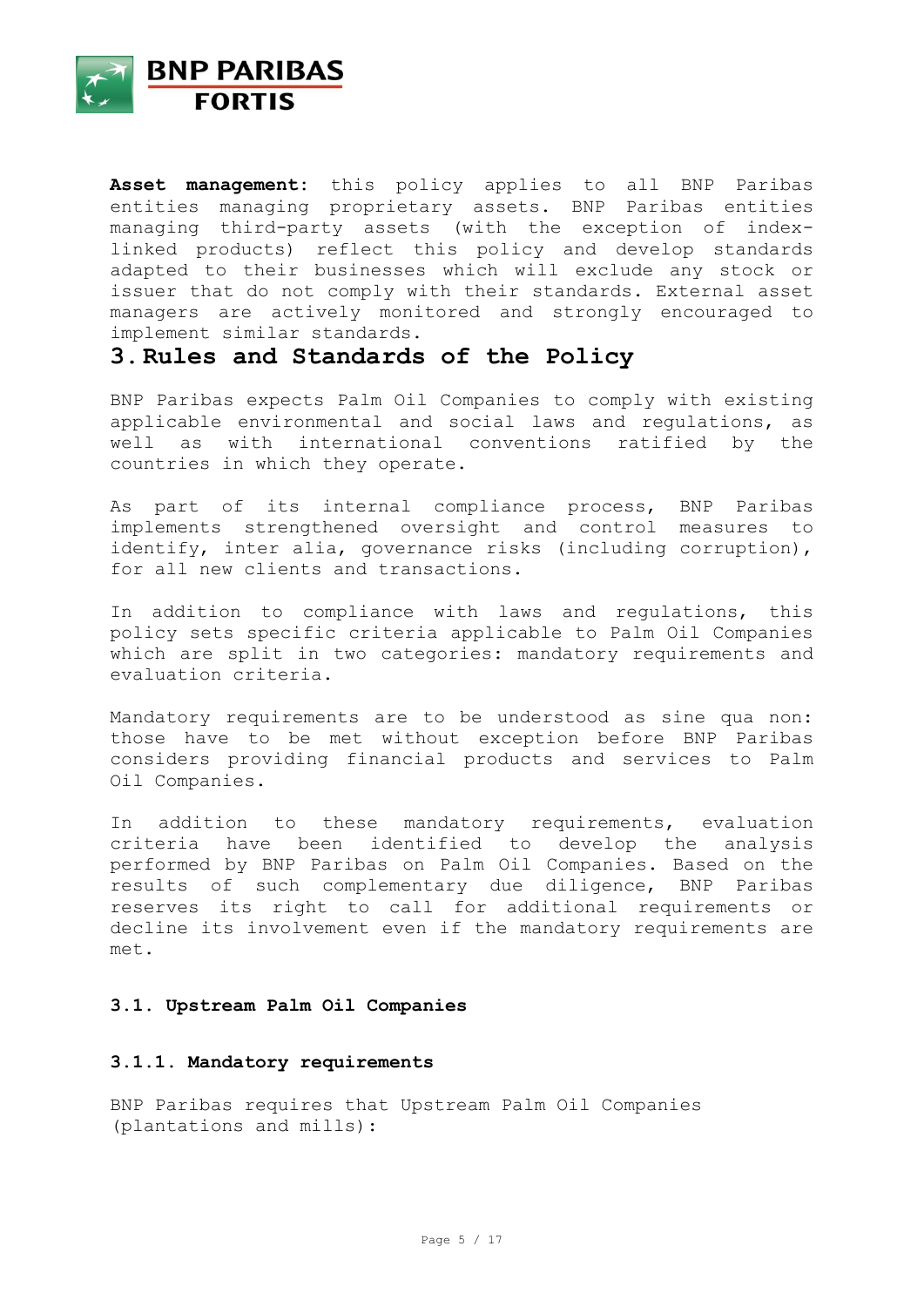

- Be RSPO members (or have a time-bound plan to become RSPO members);
- Have published an up-to-date communication on progress;
- Have a time-bound plan for full RSPO certification of their operations;

In addition, BNP Paribas requires that Upstream Palm Oil Companies:

- Have a policy in place prohibiting the use of child or forced labour;
- Have a human resources policy in place covering key labour issues of the sector – incl. no human trafficking, payment of minimum wage, maximum working hours, and the right to freedom of association and collective bargaining – covering all workers including contract, temporary, casual and migrant workers (as applicable);
- Have a policy in place to protect workers' health and safety conditions, and disclose their safety track record (work accidents, fatalities…);
- Have a policy in place to obtain the free, prior and informed consent (FPIC) of indigenous and local communities, prior to developing new oil palm plantations;
- Have a formal grievance mechanism in place to identify and address concerns from their internal and external stakeholders;
- Have a policy in place to conduct High Conservation Value (HCV) assessments before developing new oil palm plantations, and to protect the HCV areas identified within their concessions;
- Have a policy in place to conduct High Carbon Stock (HCS) assessments before developing new oil palm plantations  $3$ ,

 $3<sup>3</sup>$  As of the publication date of this Policy, the HCS Approach resulting from the convergence process that ended in November 2016 is considered as the best available methodology: http://highcarbonstock.org/agreement-on-unified-approachto-implementing-no-deforestation-commitments/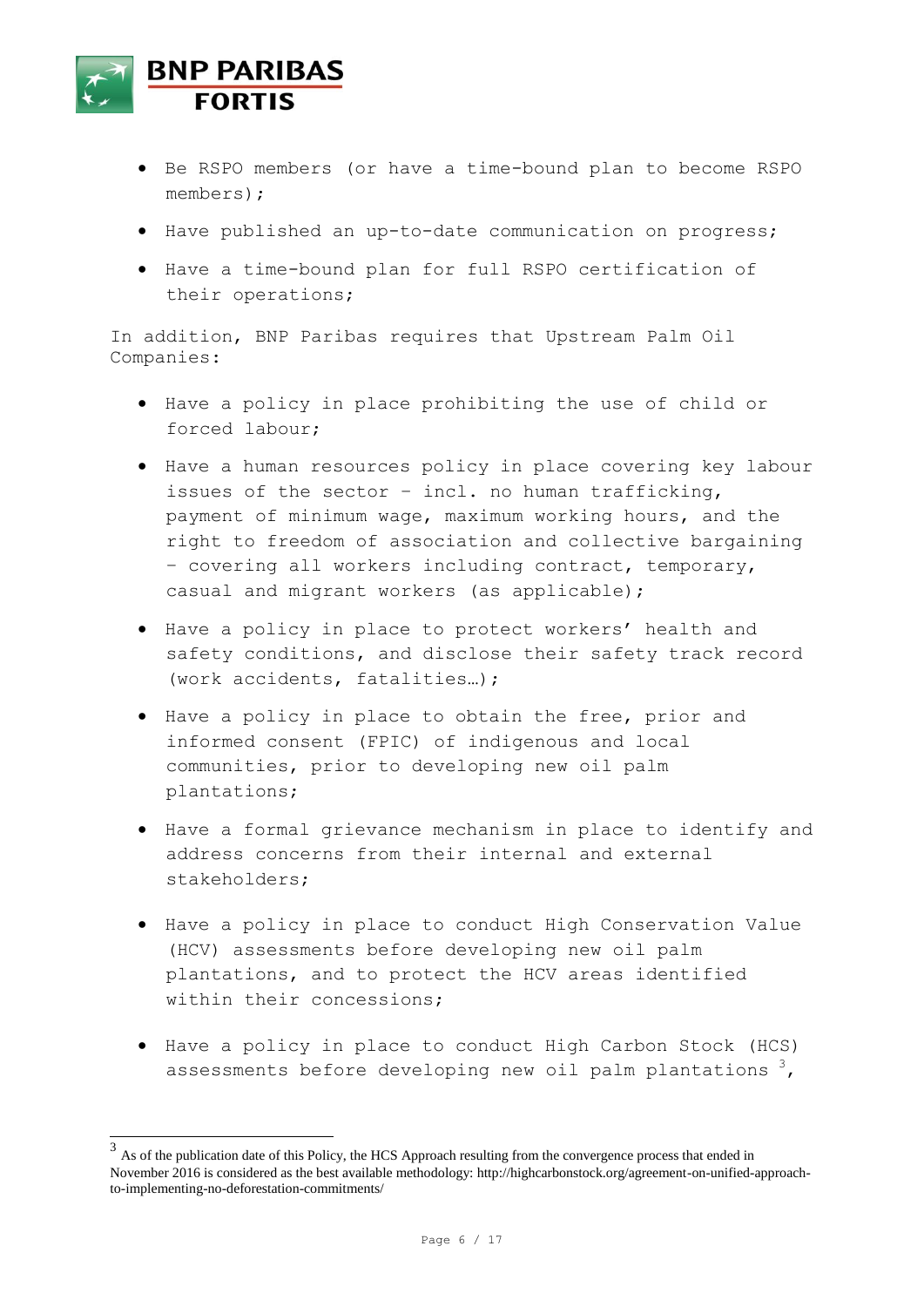

and to protect the HCS forests identified within their concessions.

- Do not develop new oil palm plantations on:
	- o UNESCO World Heritage Sites;
	- o Wetlands on the Ramsar list;
	- o Alliance for Zero Extinction sites;
	- o IUCN Category I-IV areas.
- Have the following policies in place, in order to minimize GHG emissions:
	- o No-burning for the development of oil palm plantations;
	- o No development of new oil palm plantations on peatlands, regardless of depth;
	- o Implement best management practices for existing oil palm plantations located on peatlands;
	- o Minimize the use of artificial fertilizers;
	- o Reduce GHG emissions from palm oil mills4,.
- Do not use, except in very specific and exceptional situations, pesticides that are categorized as WHO Class Ia or Ib, or that are listed by the Stockholm or Rotterdam Conventions;
- Have a policy in place to minimize the use of pesticides, and have a time-bound plan to terminate the use of paraquat;

BNP Paribas requires that Upstream Palm Oil Companies have a time-bound plan to ensure that all their third-party suppliers of fresh fruit bunches are compliant with their sustainability commitments and policies.

BNP Paribas also requires that Upstream Palm Oil Companies have a time-bound plan for public reporting on the implementation of their sustainability commitments, and for the independent verification of such reporting.

<sup>&</sup>lt;sup>4</sup> Such as through (i) the implementation of methane (CH<sub>4</sub>) capture from palm oil mill effluent (POME) and (ii) the reduction of fossil fuel use through implementation of more efficient processes and/or substitution with other energy sources (e.g. residues such as fibre and shell, methane captured from POME).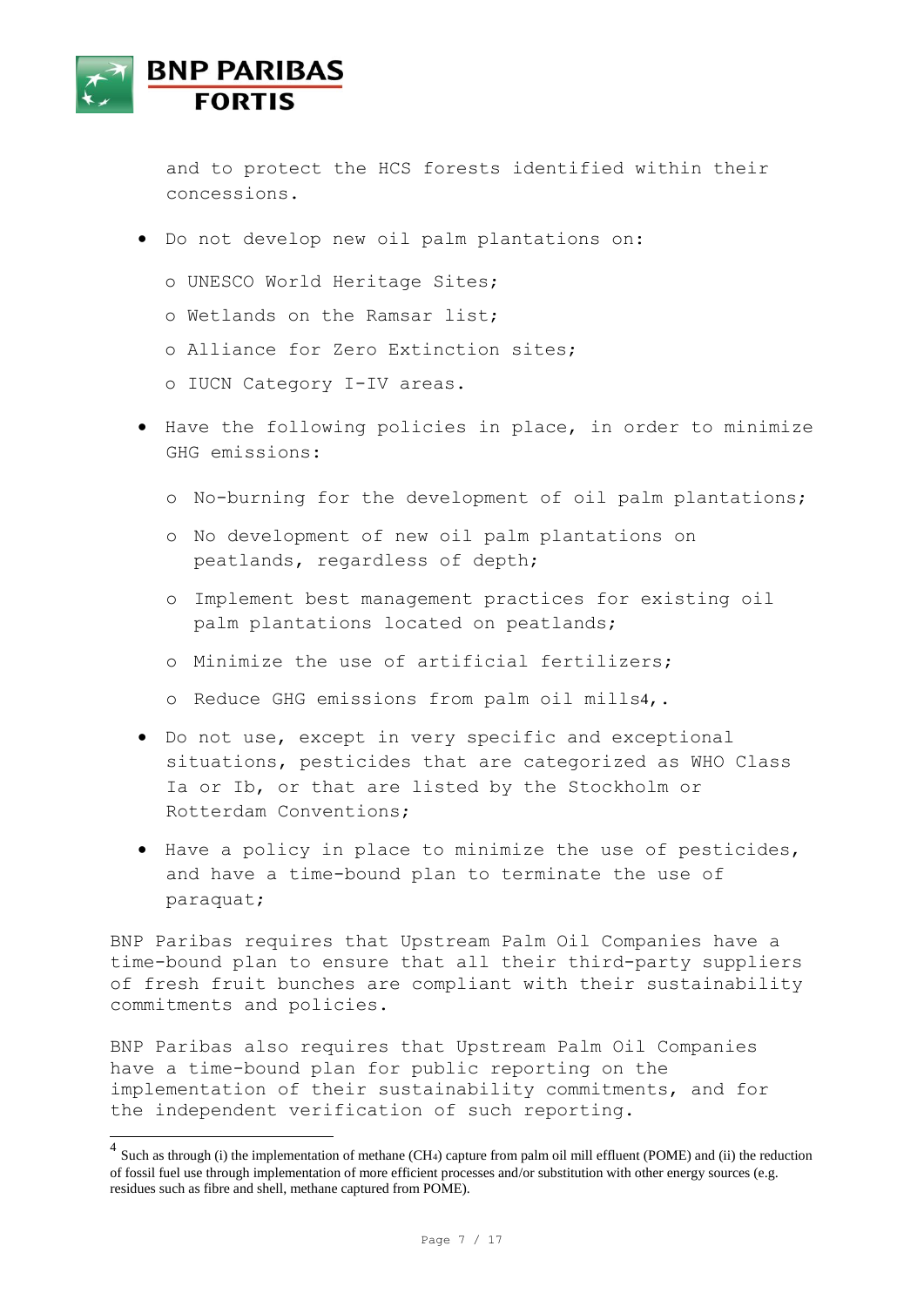

It should be noted that several of the above requirements are consistent with the "No Deforestation, No Peat, No Exploitation" (NDPE) commitments taken by an increasing number of palm oil companies.

### **3.1.2. Evaluation criteria**

BNP Paribas will assess whether Upstream Palm Oil Companies (plantations and mills):

- Have a time-bound plan for full RSPO certification of their fresh fruit bunches supply base (or similar verification mechanism for smallholders5, );
- Have a policy to increase yields of oil palm plantations;
- Are working with smallholders on good agricultural practices, yield improvement and RSPO certification (or similar verification mechanism), through the provision of technical assistance and training;
- Have adopted the necessary tools and practices to monitor implementation of their no deforestation commitments, notably throughout their supply chain6,);
- Have submitted to the RSPO concession maps for all the countries in which they operate, where permitted by law;
- Have a policy in place covering fire prevention, monitoring and suppression on the land they manage and in the vicinity of their estates;
- Have been regularly and repeatedly criticized for their environmental, social or governance performance on material issues, including through complaints submitted to the RSPO Complaints System, and whether they have taken actions to address such issues.

### **3.2. Downstream Palm Oil companies**

 $\overline{\phantom{a}}$ 

<sup>5</sup> According to the RSPO, smallholders are *"farmers who grow oil palm, alongside with subsistence crops, where the family provides the majority of labour and the farm provides the principal source of income, and the planted oil palm area are is less than 50 hectares"* 

<sup>6</sup> E.g. through aerial surveys (satellite imagery, use of drones) or field surveys.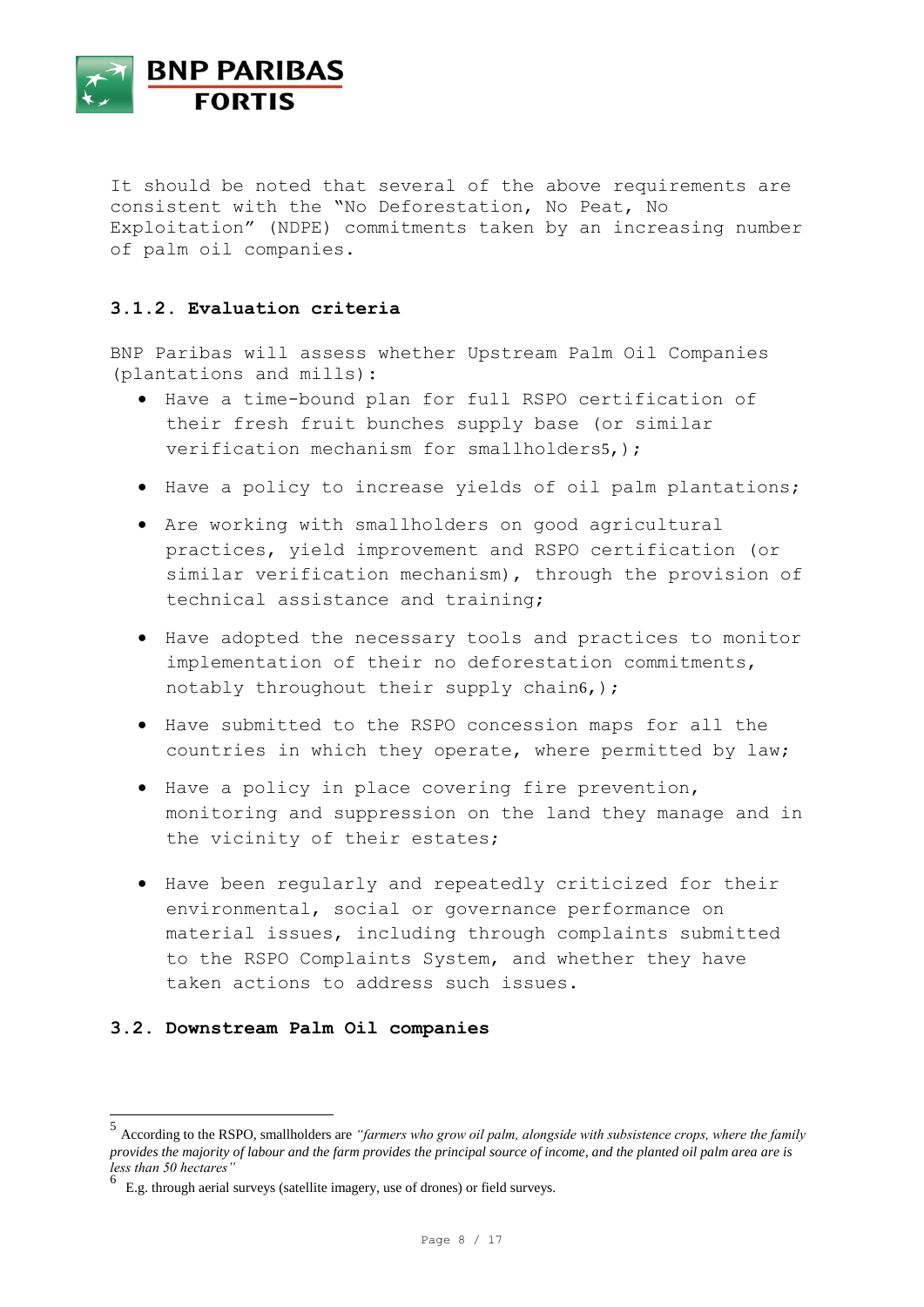

#### **3.2.1. Mandatory requirements**

BNP Paribas requires that Downstream Palm Oil Companies (i.e. refiners and traders):

- Be RSPO members (or have a time-bound plan to become RSPO members);
- Have published an up-to-date communication on progress;
- Have a time-bound plan to achieve full RSPO certification of their operations.

#### **3.2.2. Evaluation criteria**

BNP Paribas will assess whether Downstream Palm Oil Companies (i.e. refiners and traders):

- Have a time-bound plan to trade and/or process only RSPOcertified palm oil;
- Are working to improve the traceability of their palm oil supply;
- Have a time-bound plan to ensure that their palm oil suppliers are compliant with the following standards:
	- o No development in HCS forests
	- o No development in HCV areas,
	- o No burning for the development of new plantations
	- o No development on peat, regardless of depth
	- o No use of child/forced labour
	- o Respect land tenure rights, incl. the free, prior and informed consent of indigenous and local communities
	- o Have a human resources policy covering all workers (no human trafficking, payment of minimum wage, maximum working hours, and the right to freedom of association and collective bargaining)
- Have been regularly and repeatedly criticized for their environmental, social or governance performance on material issues, including through complaints submitted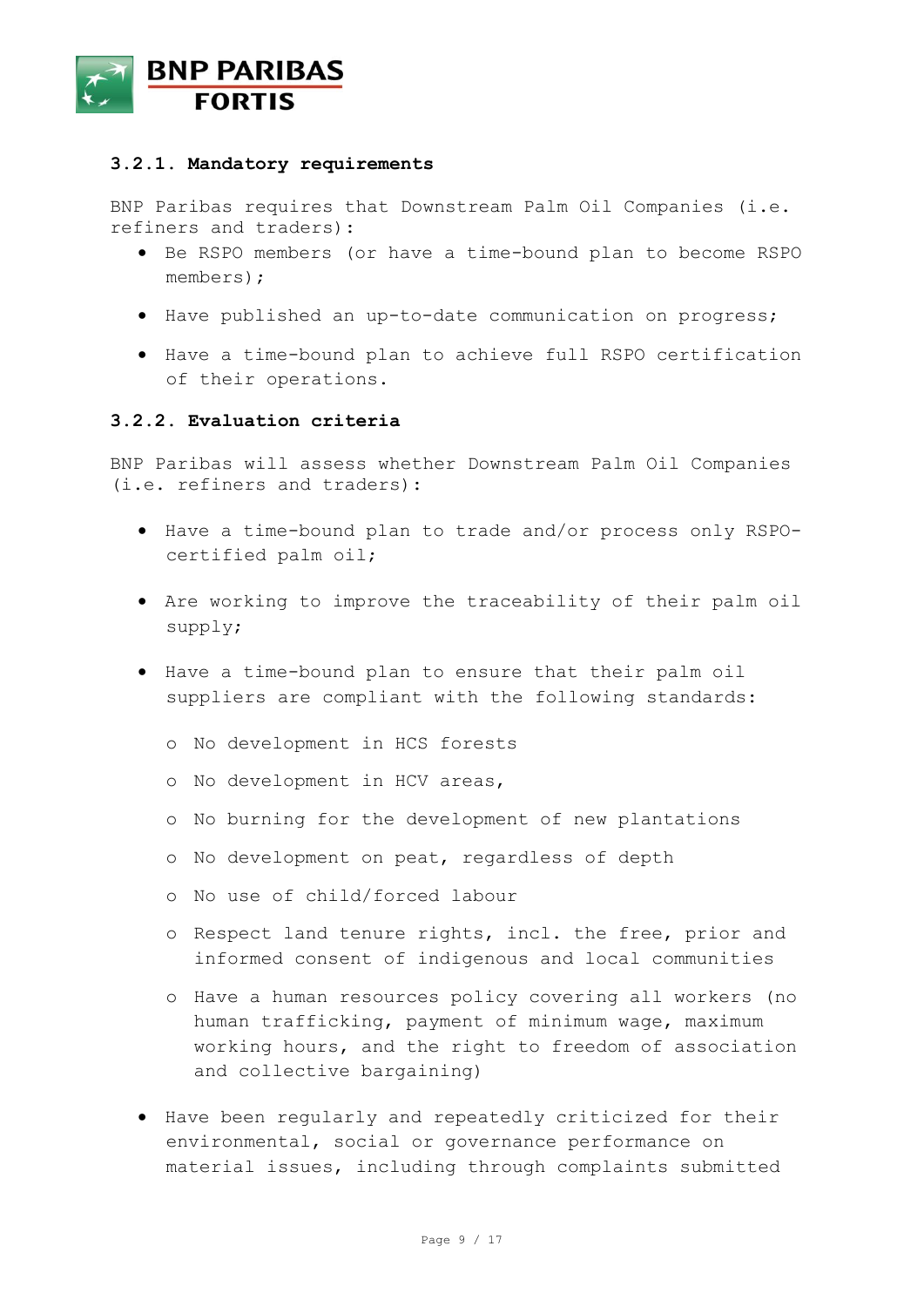

to the RSPO Complaints System, and whether they have taken actions to address such issues.

### **4.Group-level implementation mechanisms**

BNP Paribas is aware that developing and implementing sustainable management standards and practices takes time and is challenging for palm oil companies.

As necessary, BNP Paribas will seek an expert advice to carry out the analysis required on certain palm oil companies. Based on the information made available, BNP Paribas ultimately decides whether or not to provide financial products and services and/or to invest. In case of insufficient or conflicting information, a dedicated committee or the BNP Paribas General Management Committee will be consulted.

BNP Paribas aims at implementing the policy consistently across financial products & services and asset management. Operational tools and awareness workshops will be rolled out to ensure that Group's staff is able to implement this policy.

## **5.Financial Products and Services**

The information related to the above mandatory requirements and evaluation criteria will be obtained from palm oil clients and potential clients by BNP Paribas' relationship managers or business lines.

BNP Paribas will review regularly the performance of palm oil companies against the policy. If BNP Paribas becomes aware that a client operates outside the requirements of the policy, a dialogue will be engaged with the client in order to find an acceptable solution to improve the situation in a timely manner. If this dialogue is unfruitful BNP Paribas may decide not to pursue any new business with such client and will place existing business under review taking into account existing contractual agreements.

### **6.Asset Management**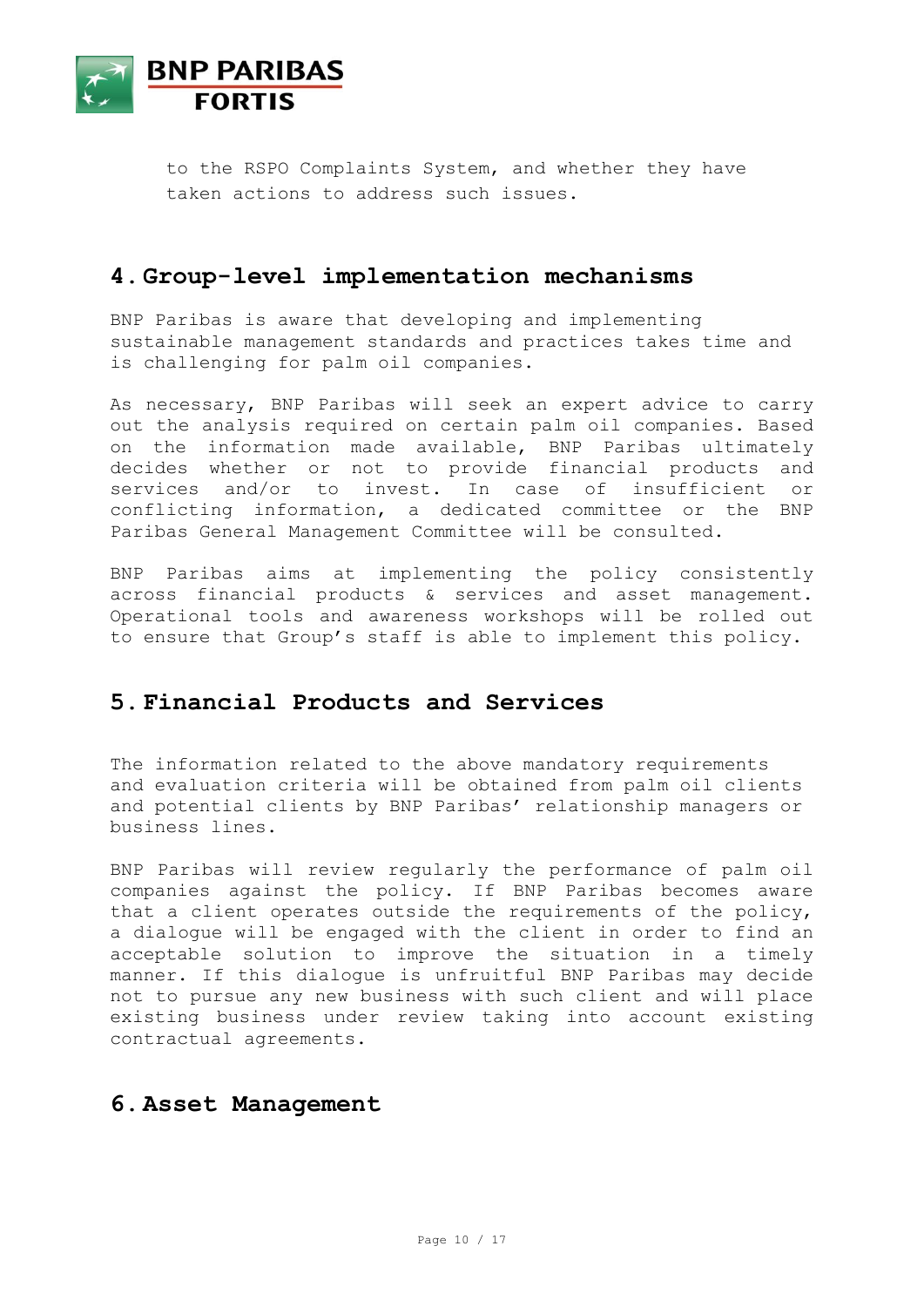

Regarding asset management and in order to respect its duty to manage independently clients' assets, specific implementation mechanisms should be put in place by the entities involved.

# **7.Policy disclosure and follow-up**

BNP Paribas' stakeholders will be informed of the existence and the content of this policy, which will be posted on BNP Paribas' website. Furthermore a copy will be provided to our clients and potential clients as part of the due diligence process or upon discussion of any financial product or service to be provided subsequently to the official release date of this policy.

BNP Paribas will review this policy regularly, and may update it to make sure it remains in line with international good practices for the palm oil sector. BNP Paribas welcomes any constructive feedback and comments on this policy.

## **8.Disclaimer**

In order to comply with regulations and to implement the principles defined in its internal procedures and sector policies, BNP Paribas does its best to gather information, particularly from palm oil companies, on their sustainability policies and practices. BNP Paribas bases itself on the information gathered from palm oil companies and its partners. However, it is dependent on the quality, accuracy and up-todatedness of such information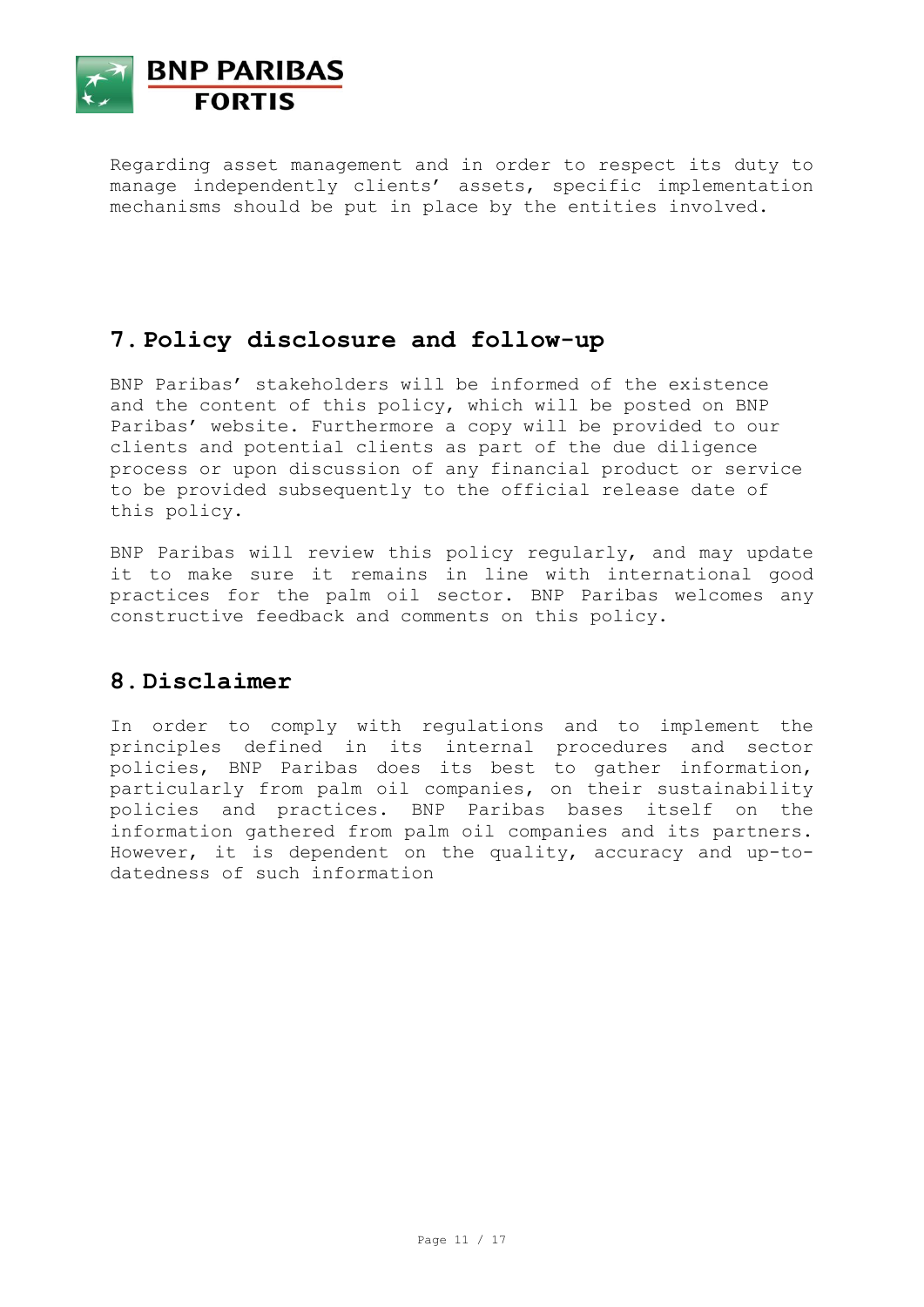

### **Sector Glossary**

The following definitions apply in this policy:

**ASEAN Policy on Zero Burning**: In response to the land and forest fires that affected the ASEAN region in 1997/98, the ASEAN Environment Ministers agreed to adopt the policy on zero burning at the 6th ASEAN Ministerial Meeting on Haze in April 1999, and to promote its application by plantations in the region. Guidelines for the implementation of this policy have been developed to provide advice to plantation owners, managers, supervisory staff and contractors on the application of the zero burning technique for oil palm plantations development (**[http://haze.asean.org/?wpfb\\_dl=163](http://haze.asean.org/?wpfb_dl=163)**).

**Free, Prior and Informed Consent (FPIC)** is the principle that a community has the right to give or withhold its consent to proposed projects that may affect the lands they customarily own, occupy or otherwise use7.

According to the RSPO Principles & Criteria 7.5: *"No new plantings are established on local peoples' land where it can be demonstrated that there are legal, customary or user rights, without their free, prior and informed consent. This is dealt with through a documented system that enables these and other stakeholders to express their views through their own representative institutions".*

**Greenhouse gas (GHG) emissions**: In the palm oil sector, GHG emissions are mainly the result of:

- Land use change (deforestation, peatlands drainage, vegetation burning), and the use of fossil fuels in palm oil mills, leading to emissions of carbon dioxide (CO2)
- Production, transport and application of artificial fertilizers, leading to emissions of  $CO<sub>2</sub>$  and nitrous oxide  $(N_2O)$
- Anaerobic decomposition of organic material in palm oil mill effluents, leading to emissions of methane (CH<sub>4</sub>)

**High Carbon Stock (HCS) Forests:** Initial work on the HCS methodology has started in 2011 through multi-stakeholder field-based research in Indonesia and Africa, with the objective to identify land that is forest and should be conserved, and land that is degraded and can be developed. HCS forests are those identified as High, Medium, Low Density and

 $\overline{a}$ 

<sup>7</sup> **<http://www.forestpeoples.org/guiding-principles/free-prior-and-informed-consent-fpic>**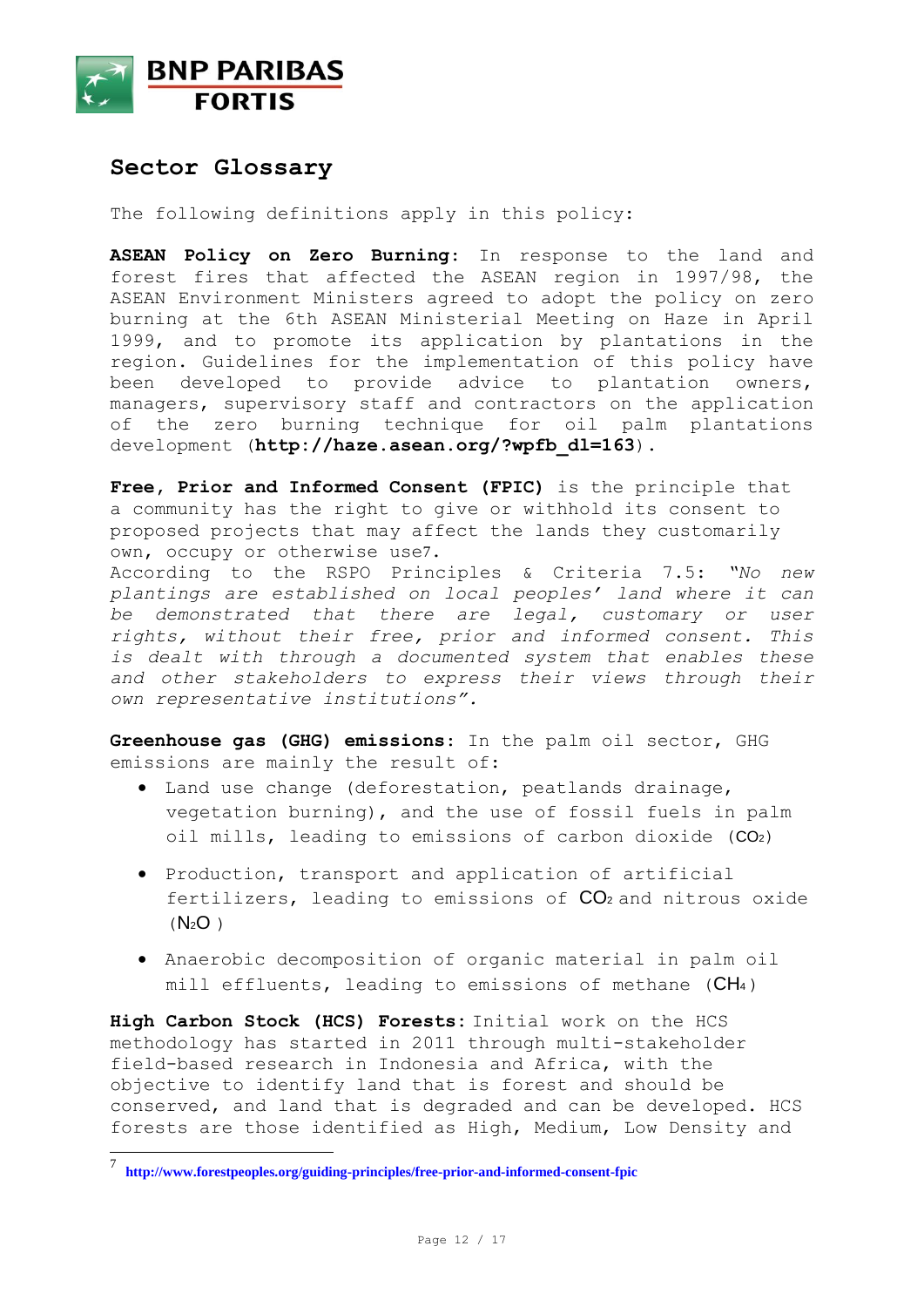

Young Regenerating Forests under the following vegetation strata characteristics:

- High Density Forest: Remnant forest of advanced secondary forest close to primary condition
- Medium Density Forest: Remnant forest but more disturbed than High Density Forest
- Low Density Forest: Appears to be remnant forest but is highly disturbed and recovering
- Young Regenerating Forest: Mostly young regrowth forest but with occasional patches of older forest.
- Scrub: Recently cleared areas with some woody regrowth and grass-like ground cover
- Cleared/Open Land: Very recently cleared land with mostly grass or crops and few non-crop woody plants.
- Scrub and Cleared/Open Land areas may be developed.

Following 12 months of discussions, in November 2016 the two different HCS methodologies that had been developed in parallel have been merged into the High Carbon Stock Approach (HSCA).

**High Conservation Value (HCV) areas:** The areas necessary to maintain or enhance one or more High Conservation Values defined as follows8.:

- Concentrations of biological diversity including endemic species, and rare, threatened or endangered species, that are significant at global, regional or national levels*. (e.g. the presence of several globally threatened bird species);*
- Large landscape-level ecosystems and ecosystem mosaics that are significant at global, regional or national levels, and that contain viable populations of the great majority of the naturally occurring species in natural patterns of distribution and abundance. *(e.g. a large tract of Mesoamerican flooded grasslands and gallery forests with healthy populations of Hyacinth Macaw,*

 $\overline{a}$ 

<sup>8</sup> HCV Resource Network (http://www.hcvnetwork.org/about-hcvf/the-six-high-conservation-values).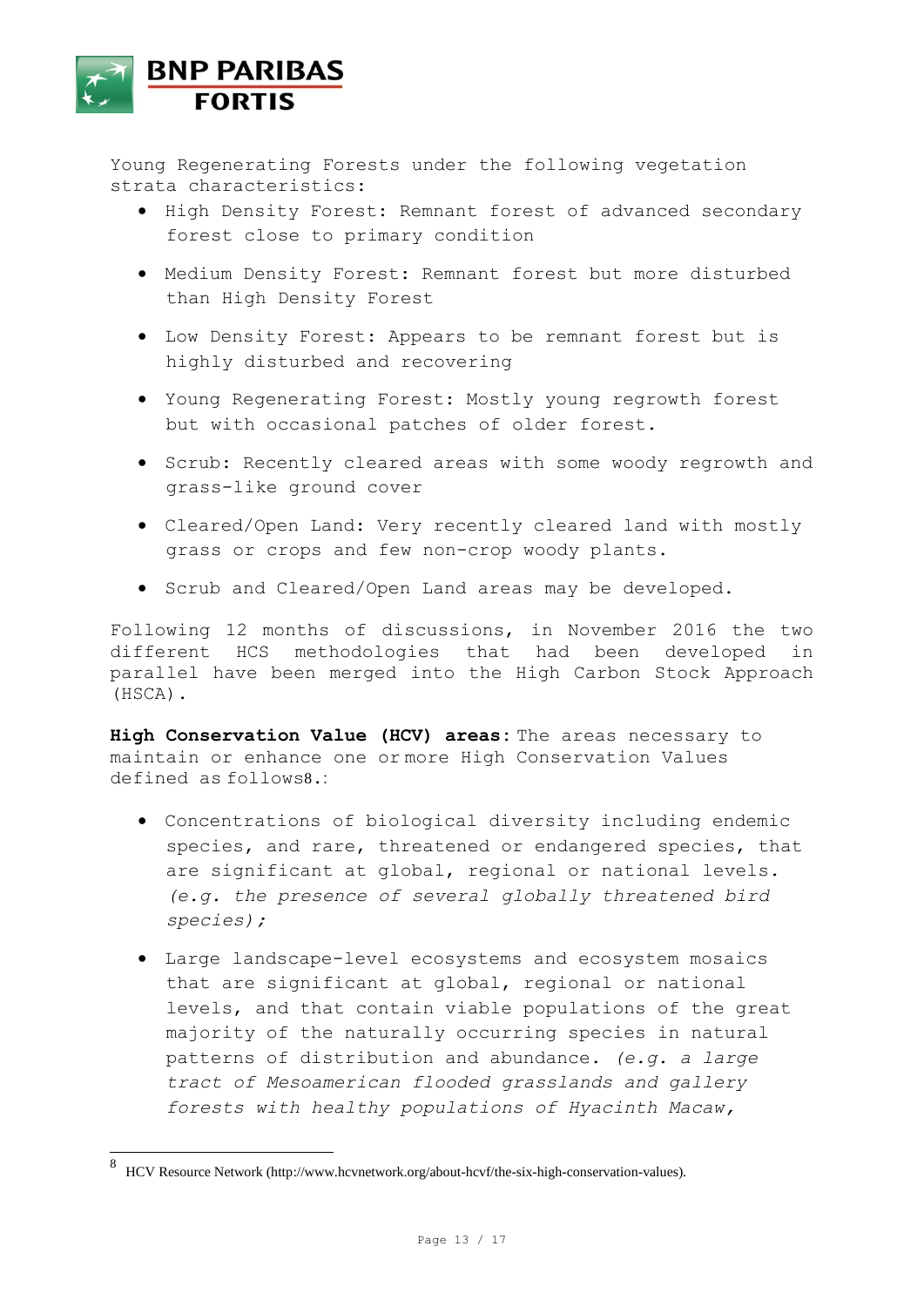

*Jaguar, Maned Wolf, and Giant Otter, as well as most smaller species);*

- Rare, threatened, or endangered ecosystems, habitats or refugia (*e.g. patches of a regionally rare type of freshwater swamp);*
- Basic ecosystem services in critical situations, including protection of water catchments and control of erosion of vulnerable soils and slopes (*e.g. forest on steep slopes with avalanche risk above a town);*
- $\bullet$  Sites and resources fundamental for satisfying the basic necessities of local communities or indigenous peoples (for livelihoods, health, nutrition, water, etc.), identified through engagement with these communities or indigenous peoples *(e.g. key hunting areas for communities living at subsistence level);*
- Sites, resources, habitats and landscapes of global or national cultural, archaeological or historical significance, and/or of critical cultural, ecological, economic or religious/sacred importance for the traditional cultures of local communities or indigenous peoples, identified through engagement with these local communities or indigenous peoples *(e.g. sacred burial grounds within a forest management area or new agricultural plantation).*

**Key Biodiversity Area:** KBAs incorporate information from the IUCN Red List of Threatened Species, BirdLife International's Important Bird Areas, Plantlife International's Important Plant Areas, IUCN's Important Sites for Freshwater Biodiversity, and sites identified by the Alliance for Zero Extinction. KBAs are identified at the national, sub-national or regional level by local stakeholders using the two globally standard criteria of vulnerability and irreplaceability, and therefore must contain:

- $\bullet$  One or more globally threatened species;
- One or more endemic species which are globally restricted to the site or surrounding region;
- Significant concentrations of a species (e.g. important migratory stops, nesting sites, nurseries or breeding areas); and/or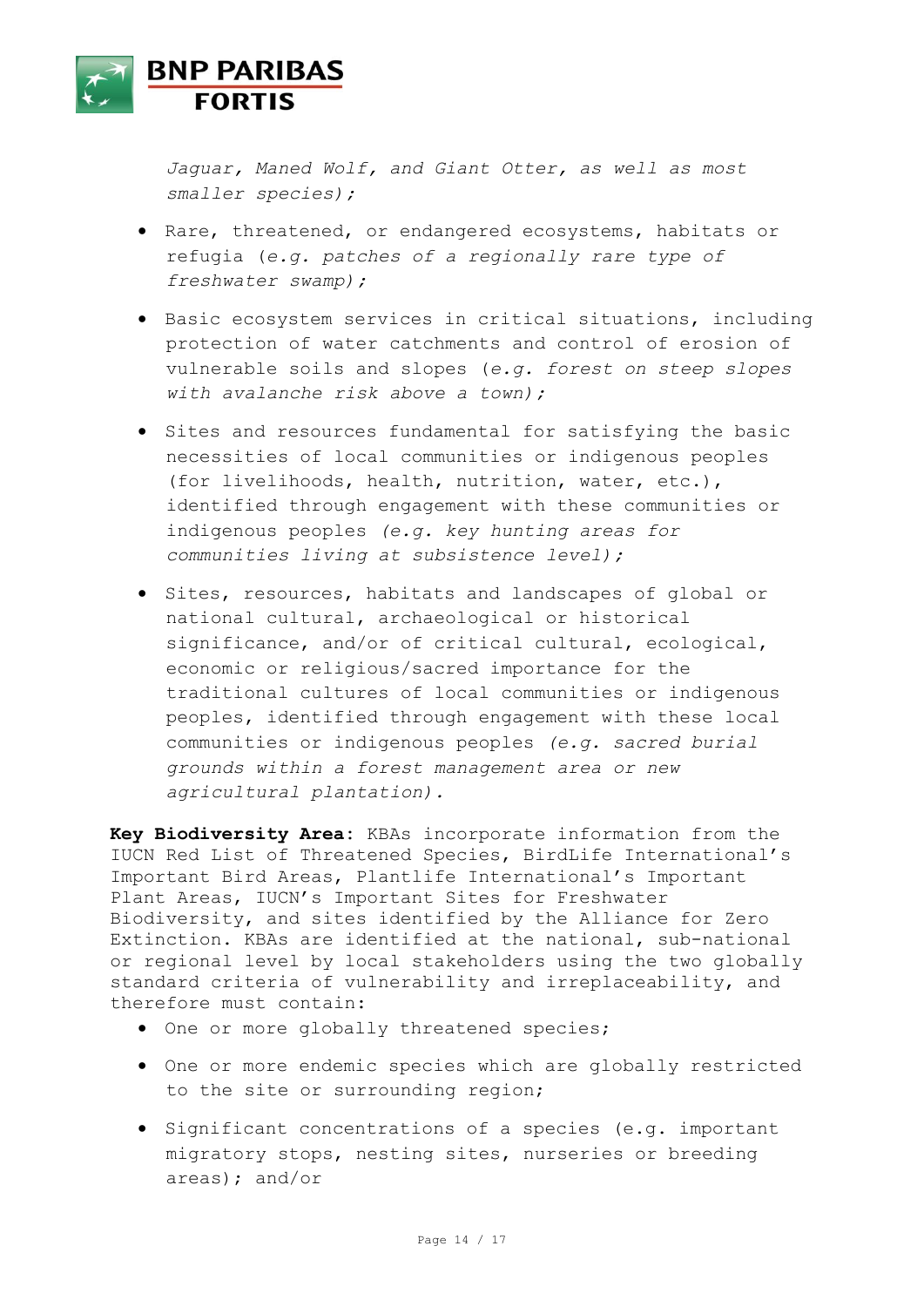

 Globally significant examples of unique habitat types and species assemblages.

For more information: **[http://www.biodiversitya](http://www.biodiversitya-z.org/content/key-biodiversity-areas-kba)[z.org/content/key-biodiversity-areas-kba](http://www.biodiversitya-z.org/content/key-biodiversity-areas-kba)**

**Local communities**: People living in or near a site intended to be converted into a palm oil plantation, and who can be adversely affected by such a development.

**Paraquat:** Paraquat is the trade name for one of the most widely used herbicides. It is quick-acting and non-selective, killing green plant tissue on contact. It is toxic to animals and human beings, and linked to development of Parkinson's disease. In the United States, paraquat is classified as "restricted use", which means that it can be used by licensed applicators only. In the European Union, paraquat has been forbidden since 2007.

**Palm oil mill / palm oil mill effluent:** A palm oil mill processes fresh fruit bunches coming from oil palm plantations and produces crude palm oil (CPO). The CPO is usually then sold to traders or refiners (i.e. downstream palm oil companies) for further processing. Palm Oil Mill Effluent (POME) is the liquid waste resulting from the CPO production process, highly acidic and with high biological and chemical oxygen demand.

**Peatland:** A soil that contains at least 65% organic material, is at least 50 cm in depth, covers an area of at least 1 ha, and is acidic in nature (Driessen, 1978; Wösten & Ritzema, 2001).

**Rotterdam Convention:** The Rotterdam Convention on the Prior Informed Consent Procedure for Certain Hazardous Chemicals and Pesticides in International Trade is a multilateral treaty to promote shared responsibilities in relation to importation of hazardous chemicals, signed in 1998 and effective in 2004. The convention promotes open exchange of information and calls on exporters of hazardous chemicals to use proper labelling, include directions on safe handling, and inform purchasers of any known restrictions or bans. Signatory nations can decide whether to allow or ban the importation of chemicals listed in the treaty

(**[http://www.pic.int/TheConvention/Chemicals/AnnexIIIChemicals/](http://www.pic.int/TheConvention/Chemicals/AnnexIIIChemicals/tabid/1132/language/en-US/Default.aspx) [tabid/1132/language/en-US/Default.aspx](http://www.pic.int/TheConvention/Chemicals/AnnexIIIChemicals/tabid/1132/language/en-US/Default.aspx)**) , and exporting countries are obliged to make sure that producers within their jurisdiction comply.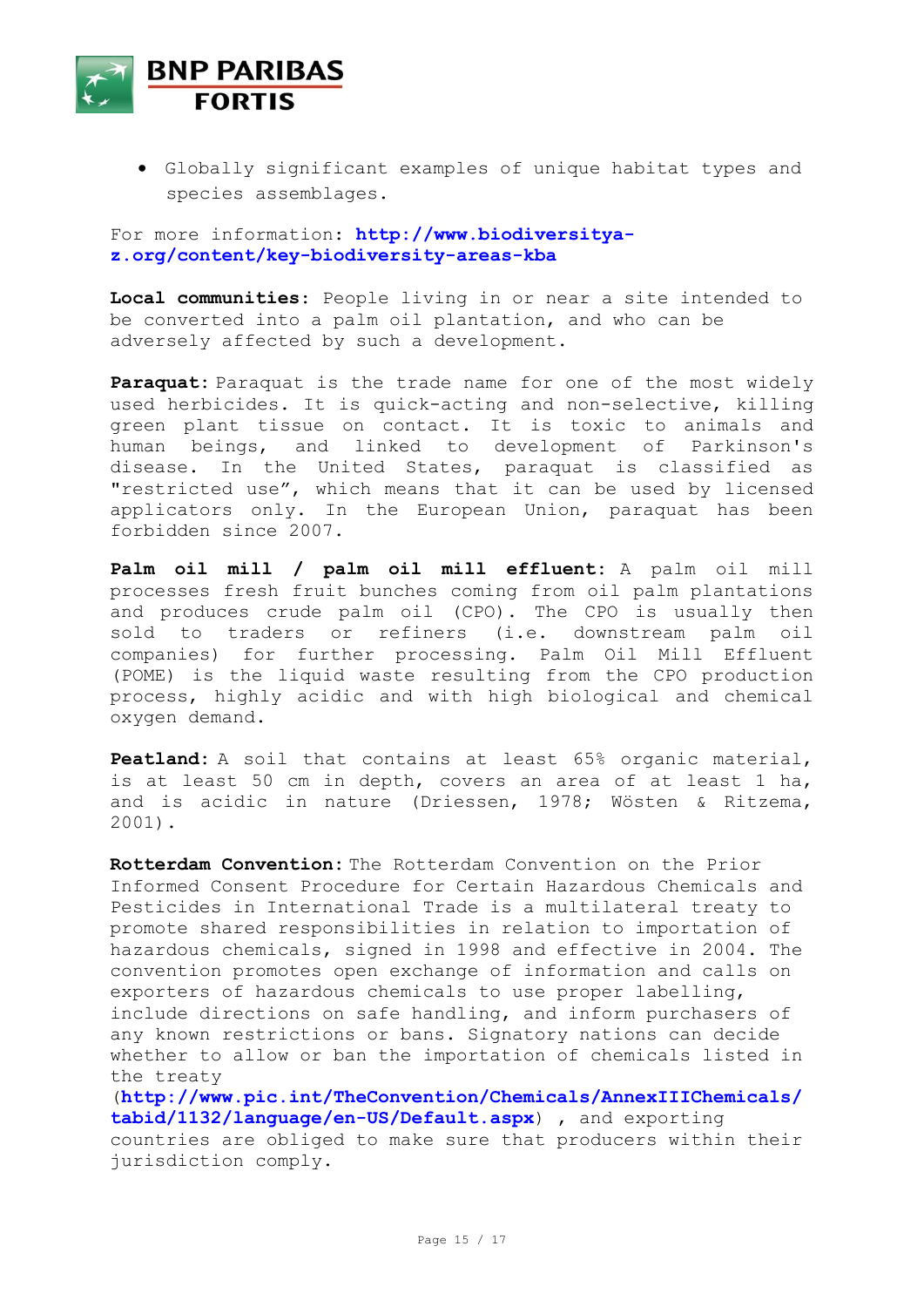

**RSPO Principles and Criteria (2013):** The RSPO Principles and Criteria for Sustainable Palm Oil Production are the standard against which palm oil producers can be certified. Each of the following eight principles is declined into criteria (**[http://www.rspo.org/resources/key-](http://www.rspo.org/resources/key-documents/certification/rspo-principles-and-criteria)**

**[documents/certification/rspo-principles-and-criteria](http://www.rspo.org/resources/key-documents/certification/rspo-principles-and-criteria)**):

- Principle 1: Commitment to transparency
- Principle 2: Compliance with applicable laws and regulations
- Principle 3: Commitment to long-term economic and financial viability
- Principle 4: Use of appropriate best practices by growers and millers
- Principle 5: Environmental responsibility and conservation of natural resources and biodiversity
- Principle 6: Responsible consideration of employees and of individuals and communities affected by growers and mills
- Principle 7: Responsible development of new plantings
- Principle 8: Commitment to continuous improvement in key areas of activity

**Stockholm Convention:** The Stockholm Convention on Persistent Organic Pollutants is an international environmental treaty, signed in 2001 and effective from May 2004, that aims to eliminate or restrict the production and use of persistent organic pollutants (POPs).

The list of such substances can be found below: **[http://chm.pops.int/TheConvention/ThePOPs/ListingofPOPs/tabid/](http://chm.pops.int/TheConvention/ThePOPs/ListingofPOPs/tabid/2509/Default.aspx) [2509/Default.aspx](http://chm.pops.int/TheConvention/ThePOPs/ListingofPOPs/tabid/2509/Default.aspx)**

**UNESCO World Heritage Sites:** Designated cultural and natural heritage areas around the world that are considered of outstanding value to humanity and which are listed under the World Heritage Convention (**<http://whc.unesco.org/en/list>** ).

**Wetlands on the Ramsar list:** These wetlands are defined as "Sites containing representative, rare or unique wetland types" or "Sites of international importance for conserving biological diversity" listed in the Convention on Wetlands adopted in Ramsar, Iran in 1971 (**<http://www.ramsar.org/>**)